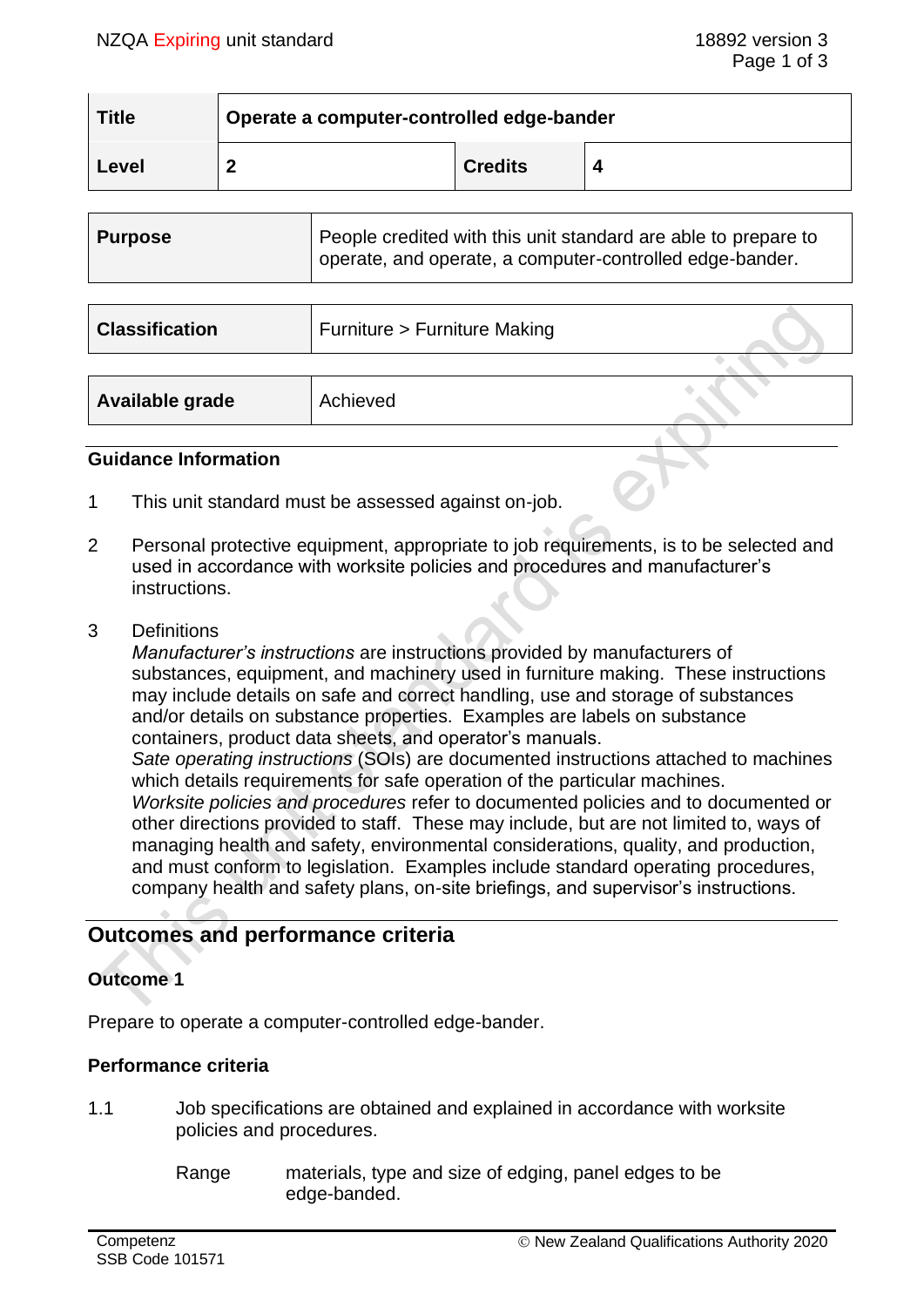1.2 Panels are selected and positioned in accordance with worksite policies and procedures.

Range minimises time to do job, prevents back strain.

1.3 Machine safety features are identified and their purpose explained in accordance with manufacturer's instructions.

> Range must include but is not limited to – emergency stop, guards, isolating switch.

1.4 Services are checked and confirmed to be present in accordance with worksite policies and procedures.

Range electrical power, lighting, ventilation, dust extraction.

#### **Outcome 2**

Operate a computer-controlled edge-bander.

#### **Performance criteria**

- 2.1 Machine is started in accordance with SOIs.
- 2.2 One test panel is run through the machine and edging is checked in accordance with job specifications. Actions to be taken if defects are present are explained in accordance with worksite policies and procedures.
- 2.3 Panels are run through the machine to apply edging in accordance with job specifications and SOIs.

Range square to the fence.

- 2.4 Panels are edged within the time limits in accordance with job specifications.
- 2.5 Output is monitored to ensure panels are free from defects and meet job specifications.

Range component dimensions, no chipping, no excess glue, even glue line, no scratching, edging securely adhered to panel.

- 2.6 The procedure to be followed when defects in panels and/or edging are identified is explained in accordance with worksite policies and procedures.
- 2.7 Components are identified or labelled and stored in accordance with worksite policies and procedures.
- 2.8 Machine is cleaned and waste material is disposed of in accordance with worksite policies and procedures.